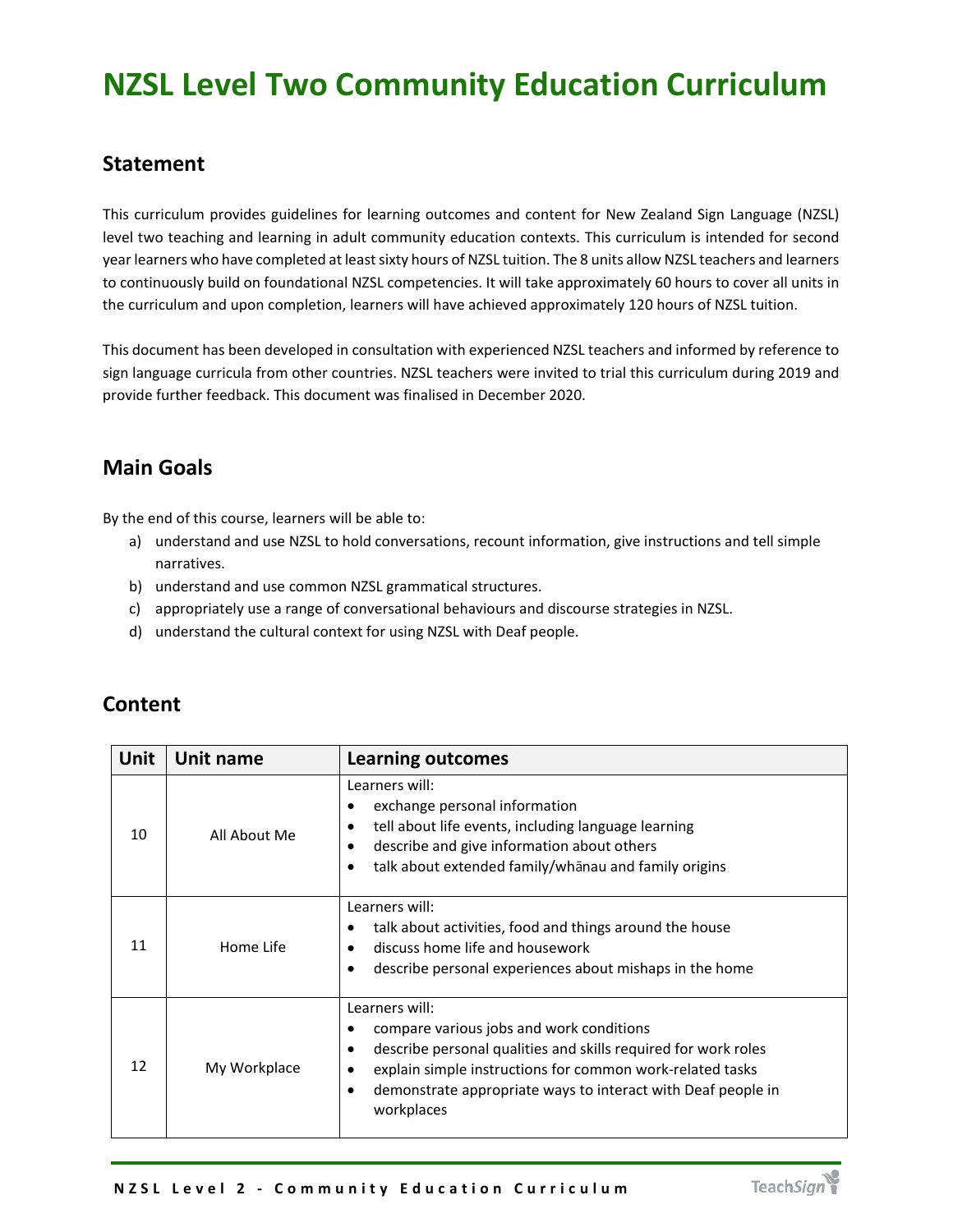| 13 | Leisure Time                   | Learners will:<br>talk about recreation, sports, hobbies and interests<br>$\bullet$<br>discuss, agree, and announce information about leisure<br>$\bullet$<br>give simple instructions or rules for an activity or game<br>$\bullet$<br>explain goals for future activities/skills: wishlist and reasons<br>$\bullet$                                                                                             |
|----|--------------------------------|-------------------------------------------------------------------------------------------------------------------------------------------------------------------------------------------------------------------------------------------------------------------------------------------------------------------------------------------------------------------------------------------------------------------|
| 14 | <b>All About Services</b>      | Learners will:<br>describe needs for everyday services (e.g. repair car, electrician)<br>$\bullet$<br>discuss services and utilities provided (e.g. prices, experiences, quality)<br>$\bullet$<br>express and respond to concerns and advice about services<br>$\bullet$<br>make suggestions and recommend services<br>$\bullet$                                                                                  |
| 15 | <b>Health and Wellbeing</b>    | Learners will:<br>explain common illnesses and suggest treatments<br>$\bullet$<br>discuss and give opinions about general health and wellbeing issues<br>$\bullet$<br>describe simple personal experiences about health and wellbeing<br>$\bullet$                                                                                                                                                                |
| 16 | Our Country                    | Learners will:<br>discuss key demographic facts about New Zealand<br>$\bullet$<br>explain an everyday ritual/event in your culture<br>$\bullet$<br>describe experiences of New Zealand outdoor activities (e.g. camping,<br>$\bullet$<br>boating)                                                                                                                                                                 |
| 17 | <b>Travel and Destinations</b> | Learners will:<br>describe and contrast information about NZ and overseas travel<br>$\bullet$<br>destinations (e.g. geographical environment, attractions, activities)<br>narrate personal experiences with travel-related incidents (e.g. delays,<br>$\bullet$<br>natural disasters, illnesses or mishaps)<br>negotiate tasks for planning a trip (e.g. dates, itinerary, booking<br>$\bullet$<br>accommodation) |

### **Grammar**

This curriculum will extend on the following NZSL grammar structures introduced in level one:

- **•** Personal, possessive and plural pronouns
- Plain statements, negated statements, topic-comment statements
- Yes/No questions, Wh questions
- Use of agreement and spatial verbs
- Contrastive structure, listing and ranking
- Classifiers for describing things and actions
- Number forms (cardinal, time, age, ordinal, money)

This curriculum will also introduce more complex grammar structures in NZSL:

- Rhetorical questions
- Conditionals
- Role shift (constructed action)
- Adverbial inflection (manner, degree, intensity)
- Temporal aspect
- Modals